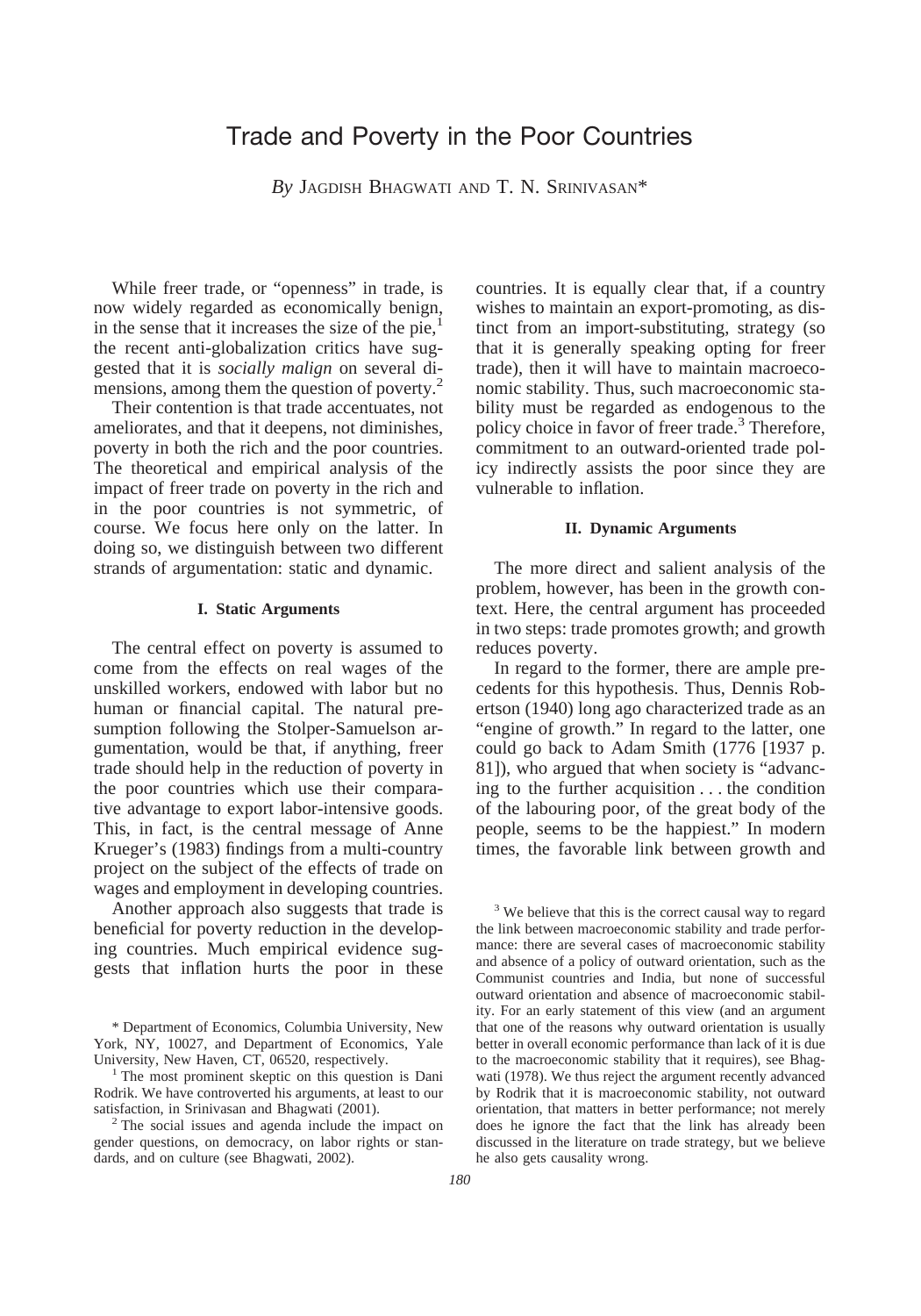poverty has been the underpinning of the Indian planning efforts that began as far back as the mid-1950's. $4$ 

As one can readily imagine, it is easy to write down models which refute each of the foregoing two hypotheses; and in fact there is no dearth of such models. The real question then, as always but even more tellingly here, is which models get at the reality. Here, we would argue that the empirical evidence is more persuasively in support of the two propositions we have just stated. We therefore consider first the theoretical arguments and then the empirical evidence.

## A. *Theoretical Possibilities*

Theoretical models of the effects of trade and growth, whether in steady state (i.e., long-run) or out (i.e., short-term), lead to different possibilities. Thus, in the Harrod-Domar model, if labor remains slack permanently and trade affects only efficiency in the use of resources, the growth rate will be permanently enhanced because of the lasting decline in the marginal capital–output ratio. On the other hand, in the Robert Solow (1956) economy, trade has no permanent effect, and the steady-state growth is independent of it. For an analysis of how trade policy works in different models of exogenous and endogenous growth, see Srinivasan and Bhagwati (2001).

Generally speaking, the effects of trade policy on growth must proceed through links between trade and the two "fundamentals": accumulation and innovation (in the use and productivity of resources). There are several reasons to think that trade will affect both favorably. Thus, the increased variety of inputs available from trade will enable an economy to get around constraints placed on access to such variety under protection, when absence of scale economies can reduce the available variety from domestic production alone. Then again, high protection is likely to constrain the marginal efficiency of capital by confining sales to domestic markets compared to open economies where the world defines the market, thereby reducing the rate of investment.<sup>5</sup>

As for the effect of growth on poverty, again different models are possible. If labor is in elastic supply to the growing areas, as in the Arthur Lewis models, then growth will pull more of the reserve army of labor into gainful employment. If growth is modeled in a way such that it does not affect a segmented pool of the poor, as in tribal areas that are not linked to the mainstream or in inner cities which are structurally delinked from the main city where growth is occurring, then growth will pass the poor by. Growth may even immiserize the poor further as when the poor are working tiny plots of land to produce farm products whose prices fall because of the larger farms implementing the Green Revolution.

## B. *Trade, Growth, and Poverty: Empirical Evidence*

Regarding trade and growth, the best evidence is to be found in the detailed country studies pioneered by the OECD project directed by Ian Little et al. (1970) and the National Bureau of Economic Research (NBER) project directed by Bhagwati and Krueger. The recent reliance on cross-country regressions, by contrast, produces mixed evidence in both directions: for example, Jeffrey D. Sachs and Andrew Warner (1995) and Jeffrey Frankel and David Romer (1999) are on the positive side, and Anne Harrison  $(1996)^6$  and Francisco Rodriguez and Rodrik (1999) are skeptical, the latter even leaning to being opposed. However, as we have argued in Srinivasan and Bhagwati (2001), in riposte to the criticisms from Rodrik, the cross-country regressions are a poor way to approach this question. The choice of period, of the sample, and of proxies, will often imply many effective degrees of freedom where one might almost get what one wants if one tries

<sup>&</sup>lt;sup>4</sup> The link between growth and poverty reduction can be hard enough! found in the writings of many of India's leaders such as Jawaharlal Nehru. But the precise argument that rapid growth was the *principal* (though not an exclusive) way of targeting poverty among the bottom three deciles, and assuring them a "minimum" standard of living, was a result of the work by one of us (Bhagwati) in 1961–1962 in the Indian Planning Commission (see Bhagwati, 1988, 2000a).

<sup>5</sup> This argument, explaining the contrasting rates of accumulation and hence growth rates in East Asia and in India, is developed at length in Bhagwati (2000b). <sup>6</sup> Harrison has a detailed tabulation of, and useful com-

mentary on, the empirical studies up to 1996.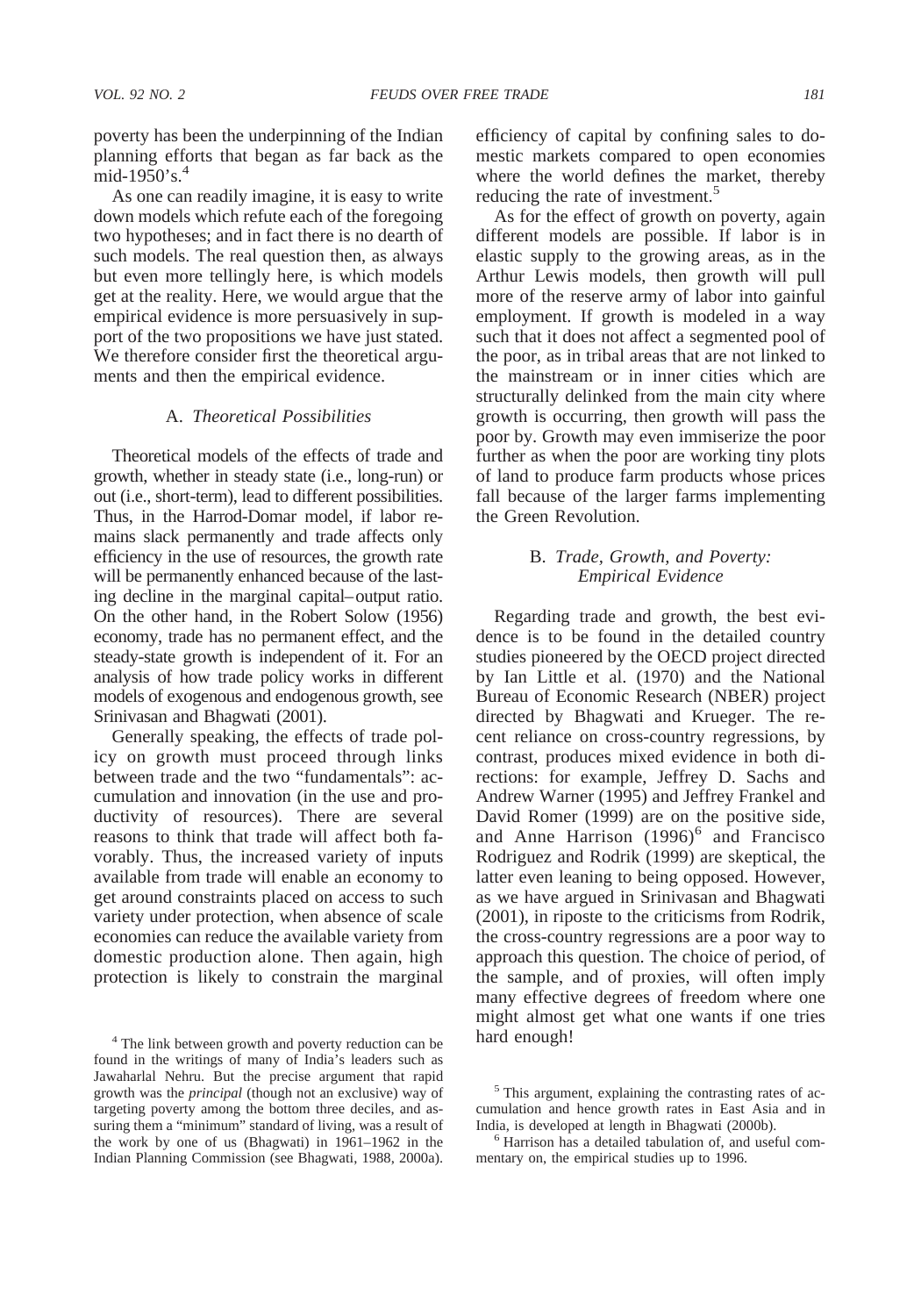Nonetheless, it is interesting that practically no country that has been close to autarkic has managed to sustain a high growth performance over a sustained period. Furthermore, the work of David Dollar and Aart Kraay (2002) notes that, if one classifies countries into globalizers and nonglobalizers by reference to their relative performance in raising the trade share in GNP during 1977–1997, the former group has shown higher growth rates. Failure, like success, has many fathers, and no one cause will ever explain big outcomes like growth. Nonetheless, the many reasons why autarky would put a country behind make these empirical observations quite salient.<sup>7</sup>

The evidence on growth and poverty is best approached through focus on the two countries: China and India. The vast majority of the world's poor live in the rural areas of these two countries. Both countries achieved significant reductions in poverty during 1980–2000 when they grew rapidly. According to World Bank (2000 table 4-2) estimates, real GDP grew at an annual average rate of 10 percent in China and 6 percent in India during these two decades. No country in the world had as rapid growth as China, and fewer than ten countries exceeded the Indian growth rate. The effect on reduction in poverty in both countries was dramatic, entirely in keeping with the "Bhagwati hypothesis" of the early 1960's that growth is a principal driver of poverty reduction. Thus, according to the Asian Development Bank (2000 table 3-1) estimates, the incidence of poverty in China, by standard measures, declined from 28 percent in 1978 to 9 percent in 1998. By the Government of India's (2000 table 5) estimates, poverty incidence fell from 51 percent in 1977– 1978 to 27 percent in 1999–2000.<sup>8</sup>

<sup>7</sup> Rodrik has suggested that such associations prove little, *ment*, May 1988,  $16(5)$ , pp. 539–55. since growth may have led to trade, rather than the other way around. The sophisticated in-depth country studies at the OECD and the NBER, however, suggest that trade did matter causally. There are also good reasons to believe that the outward-orientation of the Far Eastern strategy, which led to the Asian miracle, was critical in the story, as devel-

oped in Bhagwati (2000b). <sup>8</sup> A commonly used indicator of poverty is the headcount ratio (i.e., the proportion of the population with monthly consumption expenditure or income per head below a poverty-line expenditure. Angus Deaton (2001) finds that this ratio registered a significant decline in 1999–2000 compared to 1977–1978.

It is also relevant that these were also the decades in which both China and India increased their integration into the world economy. In fact, in the previous three decades (1950–1980) India's autarkic policies alongside other damaging policies (such as extreme interventionism and controls and proliferation of an inefficient public sector in economic activity well beyond utilities)<sup>9</sup> were associated with an annual growth rate of only 3.5 percent, with the natural consequence that the incidence of poverty fluctuated around 55 percent with no declining trend.

Obviously, the experience of the two giant economies of China and India in achieving faster growth and reduction in poverty through greater integration into the world economy, treating such integration as an opportunity rather than as a threat, is salutory. According to Dollar (2001), other economies such as Vietnam and Uganda have had similar experiences. Indeed, Dollar (2001 p. 17) argues that the only developing countries that have registered significant declines in poverty are those that also have integrated faster into the world economy on the dimensions of trade and direct investment. The opponents of trade who allege that it accentuates or bypasses poverty are therefore not credible.<sup>10</sup>

### **REFERENCES**

- **Asian Development Bank.** *Asian development outlook*. Manila, Phillippines: Asian Development Bank, 2000.
- **Bhagwati, Jagdish.** *Foreign trade regimes and economic development: Anatomy and consequences of exchange contrast regimes*. Cambridge, MA: Ballinger, 1978.
	- **.** "Poverty and Public Policy," 1987 Vikram Sarabhai Lecture. *World Develop-*

<sup>&</sup>lt;sup>9</sup> The full range of inefficient policies, going well beyond the lack of outward orientation in trade and direct foreign investment, was discussed in the early work of Bhagwati and Padma Desai (1970) and Bhagwati and Srinivasan (1975). An overview is provided also in Bhagwati (1993) and Srinivasan (2000), among several contributions to the analysis of Indian economic policy failings. <sup>10</sup> We have not considered here the management of trade

liberalization to get to freer trade. A valuable analysis of this problem, to ensure that the poor are not harmed, is provided by Neil McCulloch et al. (2001).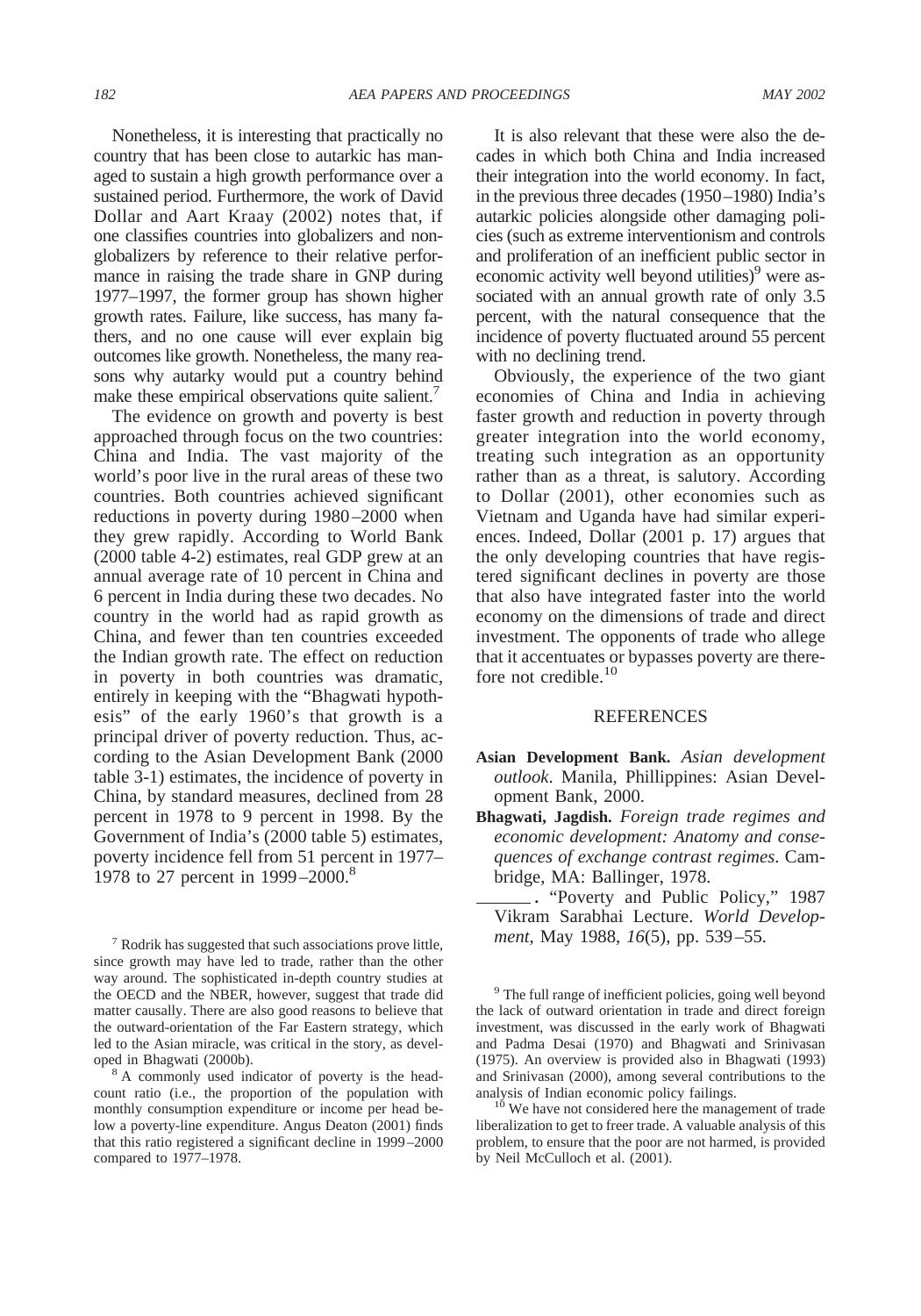**.** "Convocation Address." Unpublished lecture, Panjab University, Chandigarh, India, 2000a [available online:  $\langle$ http://www.  $\text{column}$ ba.edu/ $\sim$ jb38 $\rangle$ ].

**.** "The East Asian Miracle that Did Happen: Understanding East Asia in Comparative Perspective," in Jagdish Bhagwati, *The wind of the hundred days: How Washington mismanaged globalization*. Cambridge, MA: MIT Press, 2000b, pp. 27–49.

- **.** "Globalization and Appropriate Governance." Unpublished Jubilee 2000 Lecture, WIDER, United Nations University, Helsinki, Finland, 2002.
- **Bhagwati, Jagdish and Desai, Padma.** *India: Planning for industrialization*. Oxford, U.K.: Oxford University Press, 1970.
- **Bhagwati, Jagdish and Srinivasan, T. N.** *Foreign trade regimes and economic development: India*. New York: Columbia University Press, 1975.
- **Deaton, Angus.** "Adjusted Indian Poverty Estimates for 1999–2000." Mimeo, Department Princeton University, 2001.
- **Dollar, David.** "Globalization, Inequality and Poverty Since 1980." Background paper, World Bank, Washington, DC, 2001 [available online:  $\langle \frac{http://www.worldbank.org/}{$ research/global).
- **Dollar, David and Kraay, Aart.** "Spreading the Wealth." *Foreign Affairs*, January–February 2002, *81*(1), pp. 1–13.
- **Frankel, Jeffrey and Romer, David.** "Does Trade Cause Growth?" *American Economic Review*, June 1999, *89*(3), pp. 379–99.
	- **Government of India.** *Economic survey, 1999– 2000*. New Delhi, India: Government Printing Office, 2000.
- **Harrison, Anne.** "Openness and Growth: A Time-Series, Cross-Country Analysis for Developing Countries." *Journal of Development Economics*, March 1996, *48*(2), pp. 419–47.
	- **Krueger, Anne.** *Trade and employment in developing countries, 3. Synthesis and conclu-*

*sions*. Chicago: University of Chicago Press, 1983.

- **Little, I. M. D.; Scitovsky, Tibor and Scott, Maurice.** *Industry and trade in some developing countries*. Oxford, U.K.: Oxford University Press, 1970.
- **McCulloch, Neil; Winters, L. Alan and Cirera, Xavier.** *Trade liberalization and poverty: A handbook*. London: Center for Economic Policy Research, 2001.
- **Robertson, Dennis.** *Essays in monetary theory*. London: King, 1940.
- **Rodriguez, Francisco and Rodrik, Dani.** "Trade Policy and Economic Growth: A Skeptic's Guide to Cross-National Evidence." National Bureau of Economic Research (Cambridge, MA) Working Paper No. W7081, April 1999.
- **Sachs, Jeffrey D. and Warner, Andrew.** "Economic Reform and the Process of Global Integration." *Brookings Papers on Economic Activity*, 1995, (1), pp. 1–95.
	- **Smith, Adam.** *An inquiry into the nature and causes of the wealth of nations*. London: W. Strahan and T. Cadell, 1776; reprinted (with an Introduction, Notes, Marginal Summary, and an Enlarged Index by Edwin Cannan, ed.) New York: Modern Library, 1937.
- **Solow, Robert.** "A Contribution to the Theory of Economic Growth." *Quarterly Journal of Economics*, February 1956, *70*(1), pp. 65–94.
- **Srinivasan, T. N.** *Eight lectures on India's economic reforms*. New Delhi, India: Oxford University Press, 2000.
- **Srinivasan, T. N. and Bhagwati, Jagdish.** "Outward Orientation and Development: Are Revisionists Right?" in Deepak Lal and Richard Shape, eds., *Trade, development and political economy: Essays in honour of Anne Krueger*. London: Palgrave, 2001; expanded version available online at  $\langle$ http://www.columbia. edu/ $\sim$ jb38 $\rangle$ .
- **World Bank.** *World development indicators*. Washington, DC: World Bank, 2000.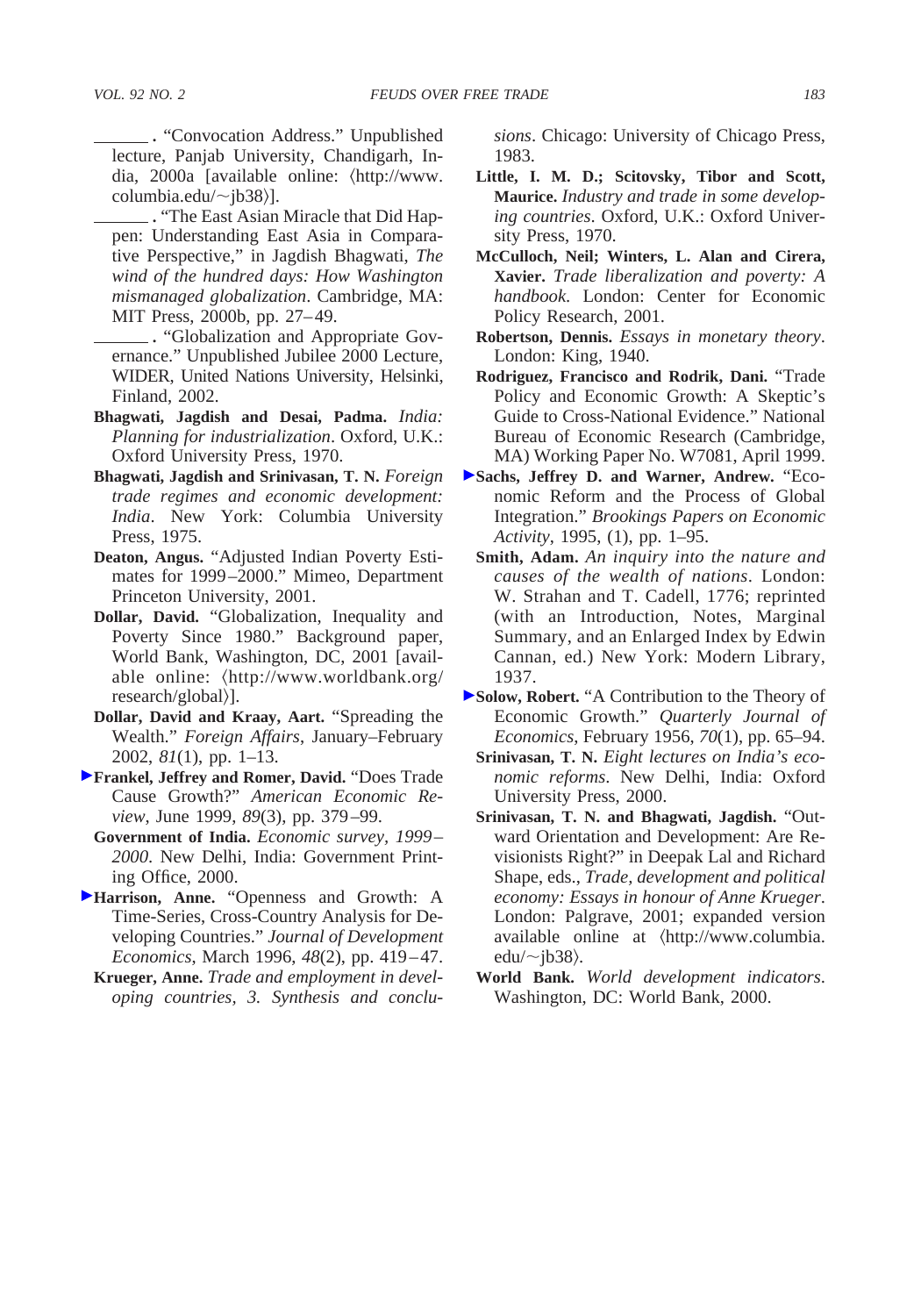# **This article has been cited by:**

- 1. Agapi Lambrini Somwaru. 2013. Does trade liberalization and its associated increased economic activity affect permanently the value and pattern of trade flows?. *Applied Economics* **45**:23, 3263-3277. [\[CrossRef\]](http://dx.doi.org/10.1080/00036846.2012.703312)
- 2. Louis O. OsujiTrade Policies and Development of Technology in Africa 1178-1193. [\[CrossRef](http://dx.doi.org/10.4018/978-1-4666-0882-5.ch608)]
- 3.Fernando R. Tesón. 2012. WHY FREE TRADE IS REQUIRED BY JUSTICE. *Social Philosophy and Policy* **29**:01, 126-153. [[CrossRef\]](http://dx.doi.org/10.1017/S0265052511000112)
- 4.Patrik Gustavsson Tingvall, Christer Ljungwall. 2011. Is China different? A meta-analysis of export-led growth. *Economics Letters* . [[CrossRef\]](http://dx.doi.org/10.1016/j.econlet.2011.11.028)
- 5. Adugna Lemi. 2011. Trade Liberalization and Change in Poverty Status in Rural Ethiopia: What are the Links?. *International Economic Journal* 1-25. [\[CrossRef\]](http://dx.doi.org/10.1080/10168737.2011.616520)
- 6. Alan Green, Harry de Gorter. 2011. Analyzing the System of Preferential Tariffs for Least Developed Countries. *Review of International Economics* **19**:3, 436-448. [\[CrossRef](http://dx.doi.org/10.1111/j.1467-9396.2011.00957.x)]
- 7. Xiaodong Lu, Guowei Cai. 2011. Effective factor endowments, trade openness and income distribution in China. *Frontiers of Economics in China* **6**:2, 188-210. [\[CrossRef](http://dx.doi.org/10.1007/s11459-011-0128-2)]
- 8.Pierluigi Montalbano. 2011. Trade Openness and Developing Countries' Vulnerability: Concepts, Misconceptions and Directions for Research. *World Development* . [[CrossRef\]](http://dx.doi.org/10.1016/j.worlddev.2011.02.009)
- 9. M. Maertens, L. Colen, J. F. M. Swinnen. 2011. Globalisation and poverty in Senegal: a worst case scenario?. *European Review of Agricultural Economics* **38**:1, 31-54. [[CrossRef](http://dx.doi.org/10.1093/erae/jbq053)]
- 10.Prema-Chandra Athukorala. 2011. Trade Liberalisation and The Poverty of Nations: A Review Article. *Journal of Development Studies* **47**:3, 533-543. [\[CrossRef\]](http://dx.doi.org/10.1080/00220388.2010.490079)
- 11. Tommaso Nannicini, Andreas Billmeier. 2011. Economies in Transition: How Important Is Trade Openness for Growth?\*. *Oxford Bulletin of Economics and Statistics* no-no. [[CrossRef\]](http://dx.doi.org/10.1111/j.1468-0084.2010.00626.x)
- 12.Pablo Alvarez, Jason Barton, Kathy Baylis, Marybel Soto-GomezChapter 7 Trade and poverty: changes in farming and community in NAFTA'S first decade **17**, 205-236. [[CrossRef](http://dx.doi.org/10.1108/S1057-1922(2011)0000017010)]
- 13. Maria de Boyrie, Roger Johns. 2011. The effects of trade agreements on the growth of major Latin American economies. *The Journal of International Trade & Economic Development* 1-22. [\[CrossRef](http://dx.doi.org/10.1080/09638199.2011.578753)]
- 14. Vandana ChaudhryDisability and the Neoliberal Indian State: The Perils of Community Participation **6**, 265-281. [[CrossRef](http://dx.doi.org/10.1108/S1479-3547(2011)0000006014)]
- 15. Chao-Hsi Huang, Kai-Fang Teng, Pan-Long Tsai. 2010. Inward and outward foreign direct investment and poverty: East Asia vs. Latin America. *Review of World Economics* **146**:4, 763-779. [\[CrossRef](http://dx.doi.org/10.1007/s10290-010-0069-3)]
- 16. Jun Yang, Jikun Huang, Scott Rozelle, Will Martin. 2010. Where is the balance? Implications of adopting Special Products and Sensitive Products in Doha negotiations for world and China's agriculture. *China Economic Review* . [\[CrossRef](http://dx.doi.org/10.1016/j.chieco.2010.06.009)]
- 17. Kaliappa Kalirajan, Kanhaiya Singh. 2010. Economic liberalisation strategies and poverty reduction across Indian states. *Asian-Pacific Economic Literature* **24**:1, 26-42. [[CrossRef\]](http://dx.doi.org/10.1111/j.1467-8411.2010.01248.x)
- 18. Richard Kneller, C. W. Morgan, Sunti Kanchanahatakij. 2008. Trade Liberalisation and Economic Growth. *The World Economy* **31**:6, 701-719. [\[CrossRef\]](http://dx.doi.org/10.1111/j.1467-9701.2008.01101.x)
- 19. David Sapsford, Supriya Garikipati. 2006. Trade Liberalisation, Economic Development and Poverty Alleviation. *The World Economy* **29**:11, 1571-1579. [\[CrossRef\]](http://dx.doi.org/10.1111/j.1467-9701.2006.00855.x)
- 20. Eddy LEE, Marco VIVARELLI. 2006. Impacto social de la globalización en los países en desarrollo. *Revista Internacional del Trabajo* **125**:3, 187-206. [\[CrossRef\]](http://dx.doi.org/10.1111/j.1564-913X.2006.tb00292.x)